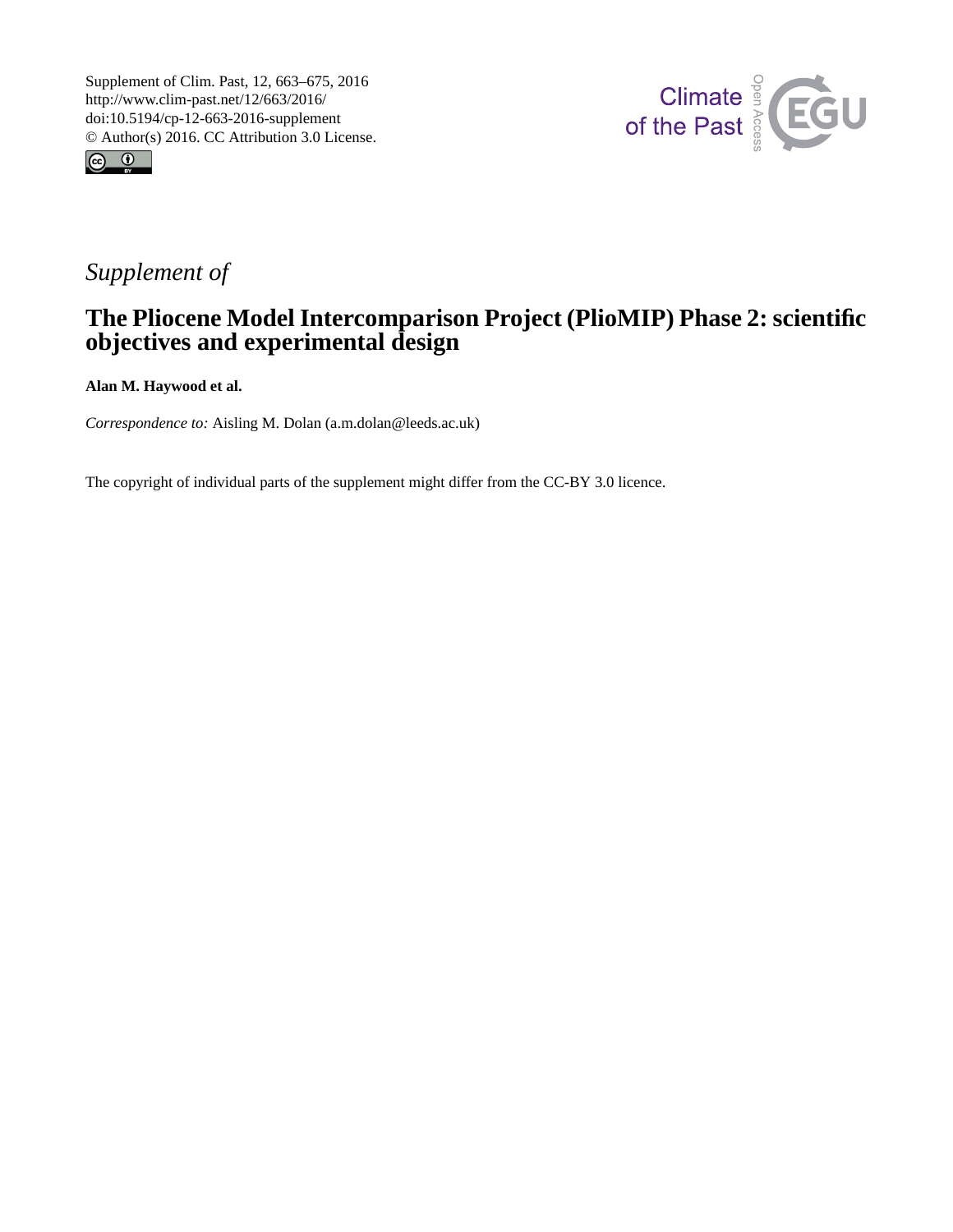# **Supplement 1: Core Experimental Design Sheets**

# **Pre-Industrial Experiment**

### **Model Coupling**

*Atmosphere-Ocean (Vegetation)*

### **Integration Length**

*At least 500 years*

#### **Oceans**

| <b>Ocean Mode</b> | <b>Ocean Input</b>          |  |
|-------------------|-----------------------------|--|
| Predicted         | Local Pre-Industrial/Modern |  |

#### **Geographic Boundary Conditions**

| Land/Sea Mask | Topography   | Ice Sheets<br>Vegetation |                                                                      |
|---------------|--------------|--------------------------|----------------------------------------------------------------------|
| Local Modern  | Local Modern | Local Modern             | Pre-industrial then predicted or<br><b>Pre-industrial prescribed</b> |

### **Greenhouse Gases\***

| $\cap$<br>◡◡∠ | 'N2V.                  | $\cap$ ti<br>−<br>$\cup$ 14 | $\cap$ $\Gamma$ $\cap$<br>UI UD |              |
|---------------|------------------------|-----------------------------|---------------------------------|--------------|
| 280 ppm       | 270<br>$\angle 70$ ppb | $760$ ppb                   |                                 | Local Modern |

### **Solar Constant\***

|  | 365 W/m <sup>2</sup> |  |
|--|----------------------|--|

**Aerosols**

*Pre-industrial*

#### **Model Spin-up**

*Documented by individual groups*

#### **Orbital Parameters\***

*[ecc = 0.016724] - [obl = 23.446°] - [peri - 180° = 102.04°] Date of vernal equinox March 21 at noon*

\*CMIP6 modelling groups should set the solar constant, orbital parameters and atmospheric greenhouse gas levels in their PlioMIP2 pre-industrial experiments to be the same as in their CMIP6 DECK pre-industrial simulation. Note that the CMIP6 1850  $CO<sub>2</sub>$  is slightly higher than 280ppm so the radiative forcing difference with the PlioMIP2 higher  $CO_2$  experiments will not be exactly the same as those non-CMIP6 groups that specify preindustrial  $CO<sub>2</sub>$  at 280ppm.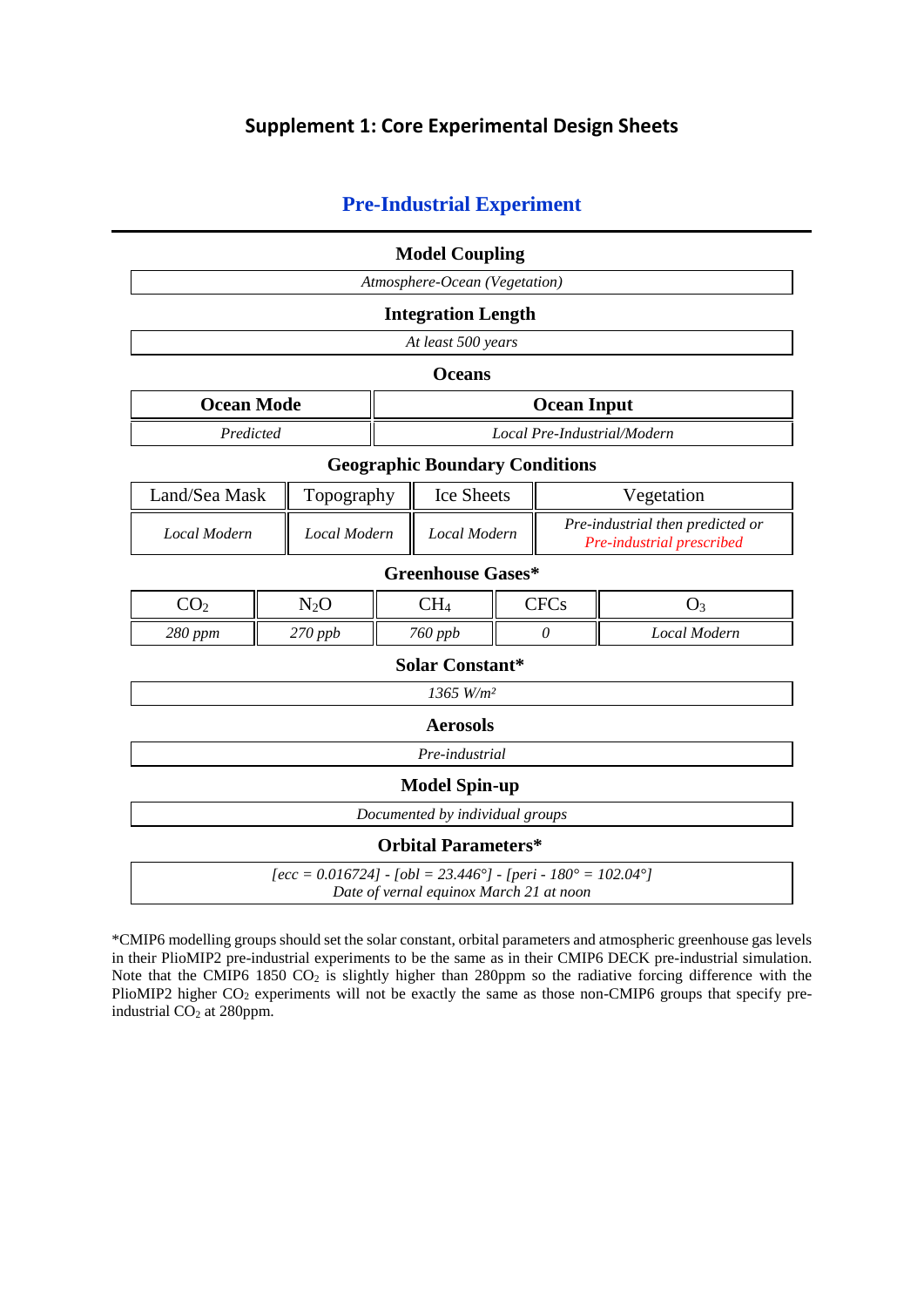# **Pliocene Experiment – Standard Boundary Conditions**

## **Model Coupling**

*Atmosphere-Ocean-Vegetation*

### **Integration Length**

*At least 500 years*

**Oceans**

| <b>Ocean Mode</b> | Deep Ocean Input                                         |  |                                                                                                                                                                                                                                                                                                                                                                                                                  |
|-------------------|----------------------------------------------------------|--|------------------------------------------------------------------------------------------------------------------------------------------------------------------------------------------------------------------------------------------------------------------------------------------------------------------------------------------------------------------------------------------------------------------|
| Predicted         | Previously spun up Pliocene simulation or pre-industrial |  |                                                                                                                                                                                                                                                                                                                                                                                                                  |
| Land/Sea Mask     | Topography*<br>Ice Mask                                  |  | Vegetation                                                                                                                                                                                                                                                                                                                                                                                                       |
|                   |                                                          |  | $\label{eq:1} \begin{array}{ l c c c c c c c} \hline \textit{Plio\_sdt\_LSM\_v1.0}.\textit{nc} & \hline \textit{Plio\_sdt\_topo\_v1.0}.\textit{nc} & \hline \textit{Plio\_std\_mbiome\_v1.0}.\textit{nc} & \hline \textit{Plio\_std\_mbiome\_v1.0}.\textit{nc} & \hline \textit{Plio\_std\_mbiome\_v1.0}.\textit{nc} & \hline \textit{Plio\_std\_mbiome\_v1.0}.\textit{nc} & \hline \textit{Plio\_std\_mbiome\_$ |

## **Greenhouse Gases**

| CO <sub>2</sub> | $\rm V_2C$    | $\rm CH_4$    | $\cap$ F $\cap$ |               |
|-----------------|---------------|---------------|-----------------|---------------|
| $400$ ppm       | As PI Control | As PI Control | As PI Control   | As PI Control |

## **Solar Constant**

*As PI Control*

**Aerosols**

*As PI Control*

# **Model Spin-up**

*Documented by individual groups*

### **Orbital Parameters**

*As PI Control*

\* Apply using anomaly method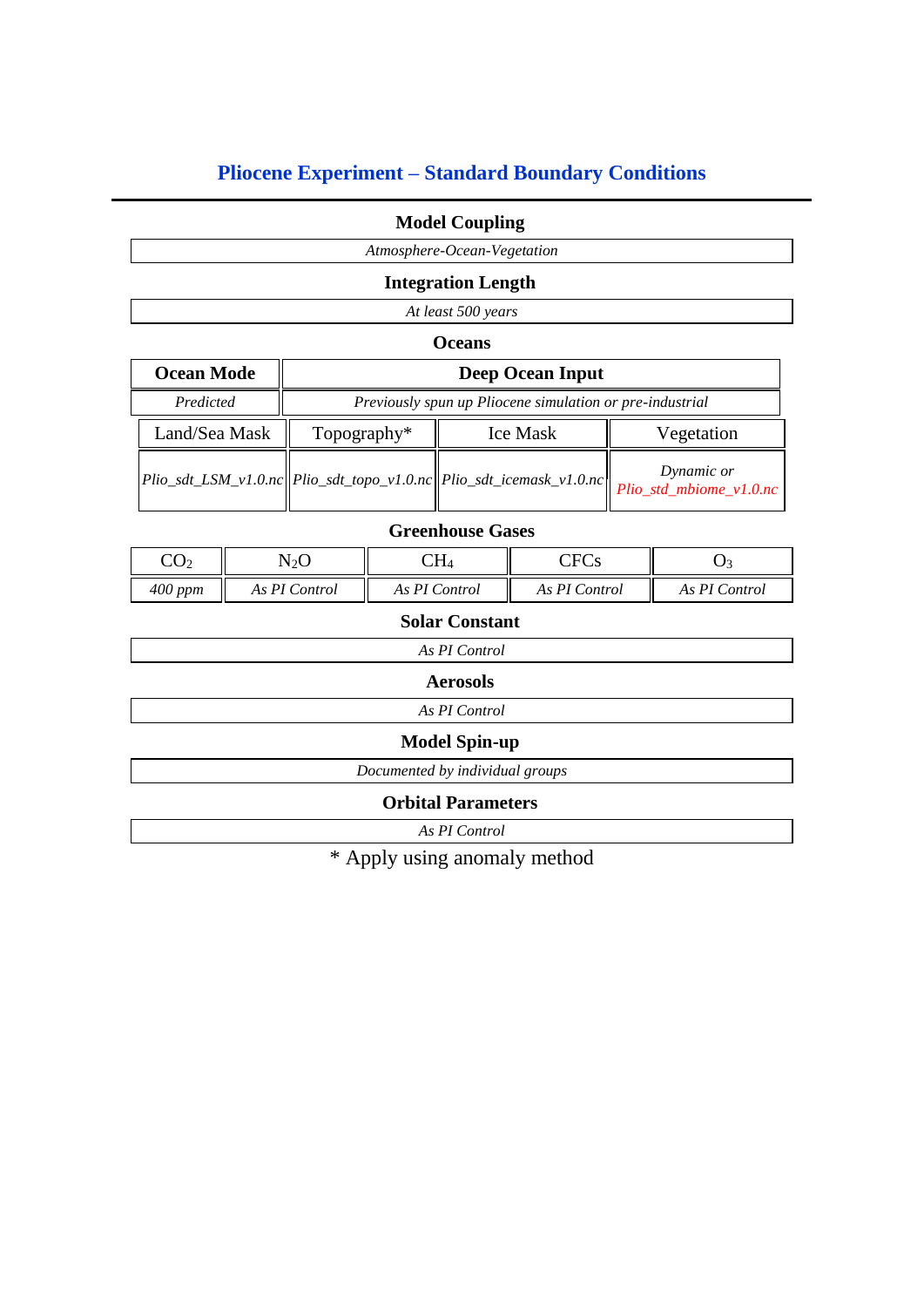# **Pliocene Experiment – Enhanced Boundary Conditions**

# **Model Coupling**

*Atmosphere-Ocean-Vegetation*

### **Integration Length**

*At least 500 years*

**Oceans**

| <b>Ocean Mode</b> | Deep Ocean Input                                         |                                                                                                                                                               |            |
|-------------------|----------------------------------------------------------|---------------------------------------------------------------------------------------------------------------------------------------------------------------|------------|
| Predicted         | Previously spun up Pliocene simulation or pre-industrial |                                                                                                                                                               |            |
| Land/Sea Mask     | Topography*<br><b>Ice Mask</b>                           |                                                                                                                                                               | Vegetation |
|                   |                                                          | $\lvert Plio\_enh\_LSM_v1.0.nc \rvert \lvert Plio\_enh\_topo_v1.0.nc \rvert \lvert Plio\_enh\_icemask_v1.0.nc \rvert \lvert Plio\_enh\_mbiome_v1.0.nc \rvert$ |            |

## **Greenhouse Gases**

| $\lnot$<br>$\mathrm{U} \mathrm{O}_2$ | N2C           | $\Box$ H4     | $\mathop{{}^\sim}{\rm FC}$ |               |
|--------------------------------------|---------------|---------------|----------------------------|---------------|
| $400$ ppm                            | As PI Control | As PI Control | As PI Control              | As PI Control |

## **Solar Constant**

| As PI Control        |
|----------------------|
| <b>Aerosols</b>      |
| As PI Control        |
| <b>Model Spin-up</b> |

*Documented by individual groups*

### **Orbital Parameters**

*As PI Control*

\* Apply using anomaly method.